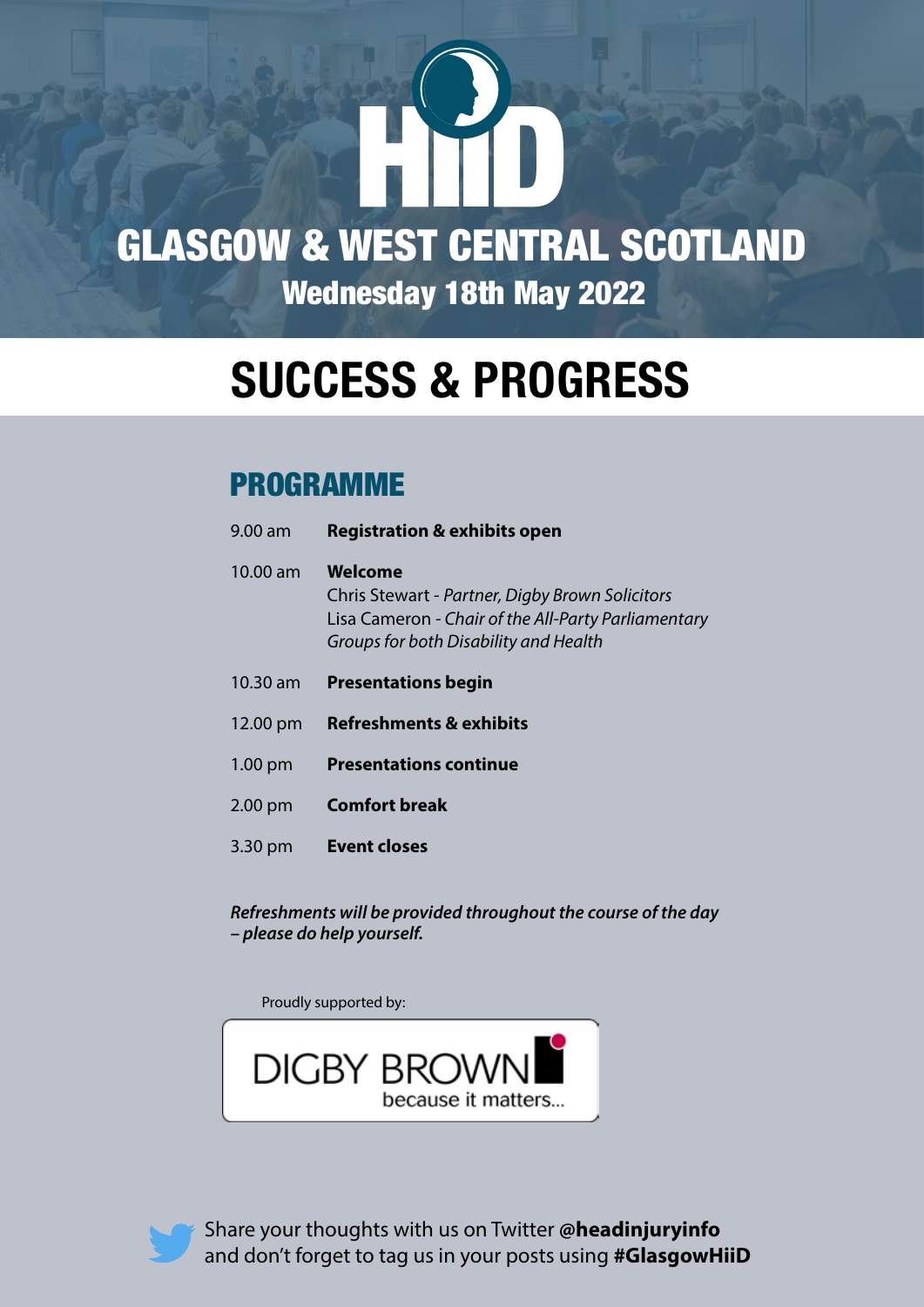

H D **Wednesday 18th May 2022 - DoubleTree by Hilton Hotel, Glasgow**

# PRESENTATIONS

- 10.30 am **An overview of West of Scotland brain injury rehabilitation services** Dr Teng Cheng Khoo – *Consultant in Rehabilitation Medicine and Lead Clinician, NHS Greater Glasgow & Clyde Neurorehabilitation Service*
- 11.00 am **Rebuilding life after brain injury: Dreamtalk** Sheena McDonald – *Journalist, Presenter, Author & ABI Survivor*
- 11.30 pm **Surviving the battle: my experience as a brain injury survivor** Duran Hunt – *ABI Survivor*, Susan Holmes – *Occupational Therapist, Tania Brown Ltd* and Matthew Nakonesky – *Speech Pathologist, Speech Therapy North East*
- 12.00 pm **Refreshments and exhibits**
- 1.00 pm **Major Trauma Network new developments in the West of Scotland** Kay Forbes – *Major Trauma Coordinator, West of Scotland Major Trauma Centre*
- 1.30 pm **Update on the changes to benefits**  Jacqueline Lange – *Welfare Rights Manager, Digby Brown Solicitors*
- 2.00 pm **Comfort break**
- 2.15 pm **A pilot Feasibility Trial of a memory aid for people with an ABI (ApplTree)** Dr Matthew Jamieson – *Research Associate (Mental Health & Wellbeing), University of Glasgow*
- 2.45 pm **What music do you like? an exploration of music therapy and identity in neurorehabilitation**

Mary Brown – *Country Manager, Music Services Scotland Nordoff Robbins*

### **WORKSHOPS**

#### 10.30 am **Drama therapy**

A fun, creative way to explore your voice, expand your imagination and build confidence. Using drama, acting and voice techniques, delivered by professional actors, this workshop will take you on an exciting journey of storytelling and interaction with others.

Joe Brown – *Lead Vocal Coach & Co-founder, Speech Bubble Drama*

#### 1.00 pm **Chair excercise**

A fun way of working out whilst also helping reduce deconditioning of muscles and joints to improve balance and reduce falls risk.

Shikha Zalpuri Kapila – *Neurophysiotherapist, Neurotherapy Services*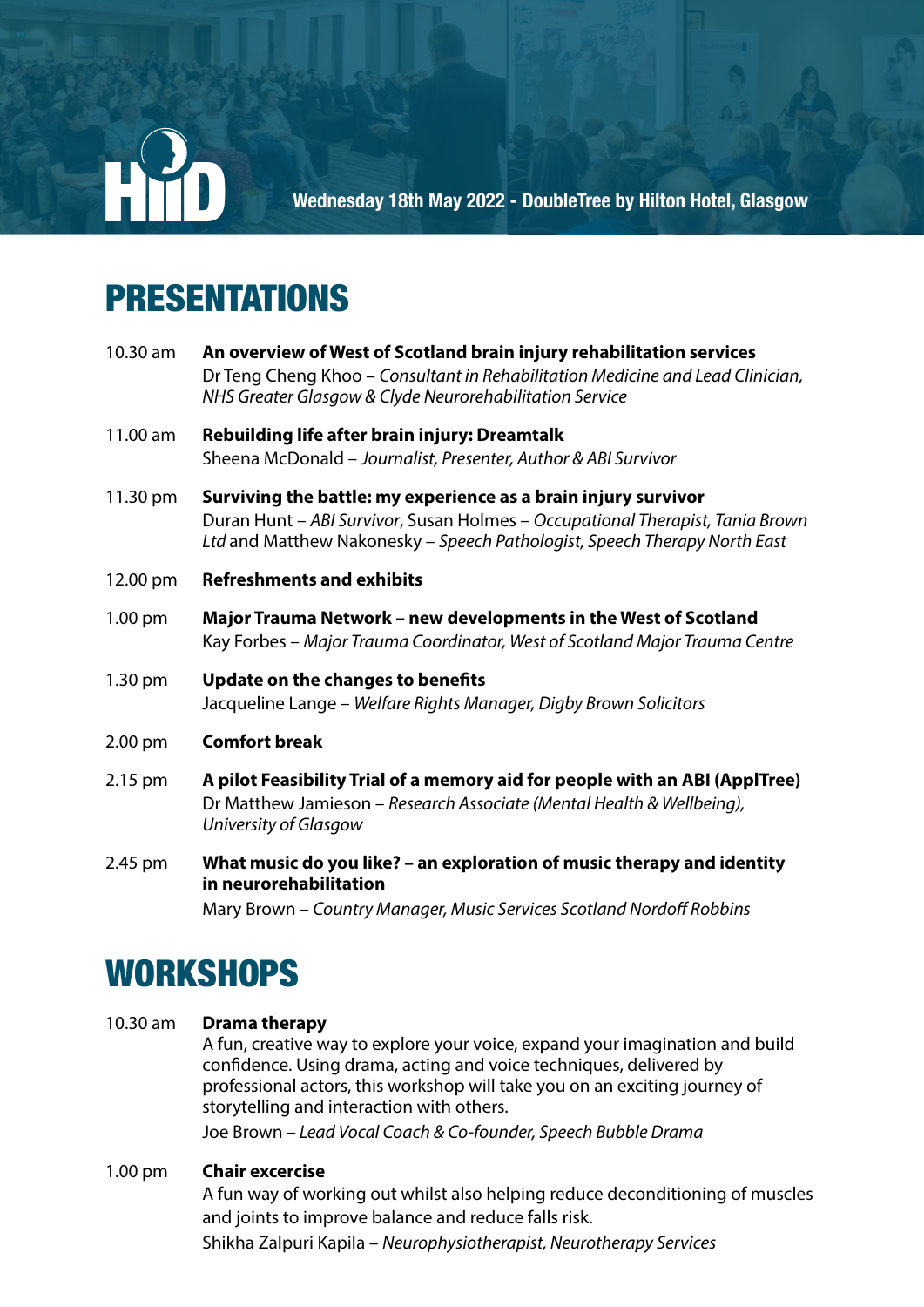

**Wednesday 18th May 2022 - DoubleTree by Hilton Hotel, Glasgow** 

# LIST OF EXHIBITORS

Brain Injury Experience Network – BIEN Group Brain Injury Rehabilitation Trust: Graham Anderson House Calvert Reconnections Case Management Services Ltd Ceartas Advocacy – ABI Café Group **Compass** Digby Brown Solicitors Encephalitis Society Epilepsy Scotland Euan's Guide Fast Aid Products Glasgow Centre for Inclusive Living Glasgow City Carers Partnership Guide Dogs Scotland Headway Glasgow The Huntercombe Group – Part of the Active Care Group I Am Me Scotland

ILF Scotland Indepen-dance JS Parker Ltd MyLife Healthcare Neuro Physio Scotland Neurotherapy Services Ltd Novo Therapy & Care Pogo Digital Healthcare Quarriers Renfrewshire Head Injury Service Smartbox Assistive Technologies Speech Bubble Drama Survivors Supporting Survivors Tania Brown Ltd The Robert Ferguson Unit, NHS Lothian **Tilney** Visibility Scotland Voyage Care

*Further information on all exhibitors can be found in the Head Injury Information Directory website - www.hiid.org.uk*

Proudly supported by: